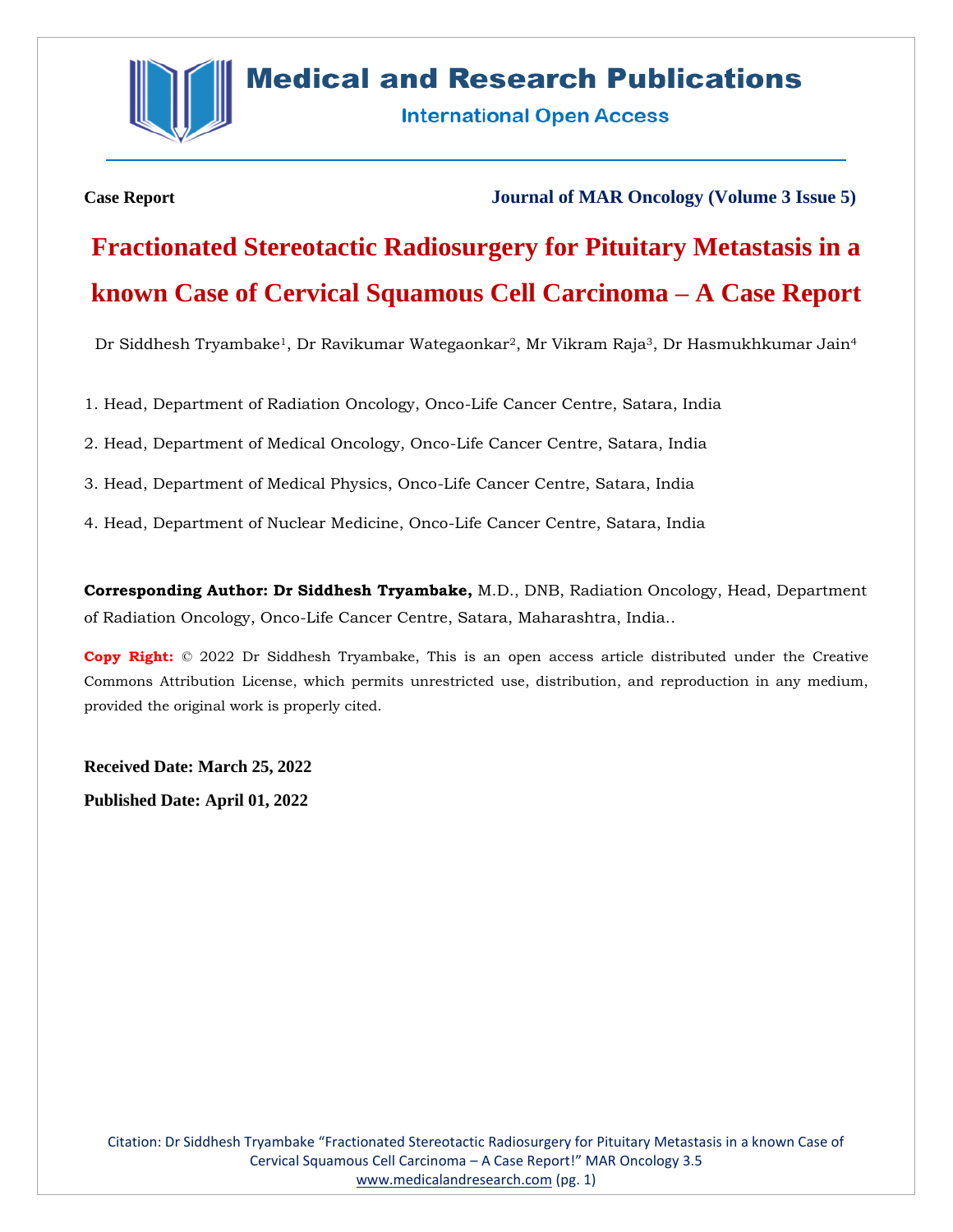### *Abstract*

*Background - Pituitary metastasis of cervical squamous cell carcinoma is an exceedingly rare phenomenon. Management becomes a challenge in such a setting when the patient is either not willing for any surgical intervention or deemed unfit for the same especially in a limited resource peripherally located setup in the country. Fractionated Stereotactic Radiosurgery (FSRT) is a valuable treatment option in such cases as presented below.*

*Case Description - We present a case of a 55-year-old female with cervical squamous cell carcinoma and no comorbidities, diagnosed to be in a metastatic stage owing to her distant metastases. She was diagnosed in the month of December 2018 as per the PET CT and biopsy report. Eventually the patient had undergone palliative Radiation Therapy (RT) to the cervical lesion, in view of local symptoms. Further the patient was treated with palliative chemotherapy using weekly Paclitaxel to a dose of 80 mg/m2 and Carboplatin AUC 2 for 6 cycles and completed the same in March 2019. Follow-up PET CT done in April 2019 was suggestive of Complete Metabolic Response (CMR). After a DFI of around 10 months the patient developed sudden onset diplopia for which she was re-evaluated using PET CT. PET CT in February 2020 showed presence of isolated pituitary metastasis with no uptake anywhere else in the body. The patient was further advised MRI brain which was reported to be suggestive of pituitary metastasis. Visual field examination and hormonal evaluation were further advised for reconfirmation, however, attendants had denied the same in view of financial constraints. So also the patient was not willing for any type of surgical intervention. With lack of surgical intervention the possibility of pituitary adenoma could not be entirely ruled out. Case was therefore, subsequently discussed in the Tumor Board and isolated pituitary metastasis diagnosis was finalised owing to her known metastatic condition and a rapid onset of the symptoms. Accordingly, patient was planned for fractionated SRS (FSRT) to the gross disease, considering it as the only FDG avid lesion, to a dose of 25 Gy in 5 fractions delivered every alternate day. Treatment was uneventful with major clinical benefit in terms of reversal of visual symptoms by the end of 4 weeks. Followup scan was planned at 6 weeks, however, unfortunately the patient was lost to myocardial infarction before the same. The objective response could not be documented in our case, nevertheless, we wish to report it, in view of rarity of its occurrence and clinical benefit as mentioned before.*

*Conclusion – Fractionated Stereotactic radiosurgery may be considered as a valuable option while treating rare metastatic spreads to organs like pituitary gland, especially when the patient is deemed unfit or not willing for surgical intervention.*

Citation: Dr Siddhesh Tryambake "Fractionated Stereotactic Radiosurgery for Pituitary Metastasis in a known Case of Cervical Squamous Cell Carcinoma – A Case Report!" MAR Oncology 3.5 [www.medicalandresearch.com](http://www.medicalandresearch.com/) (pg. 2)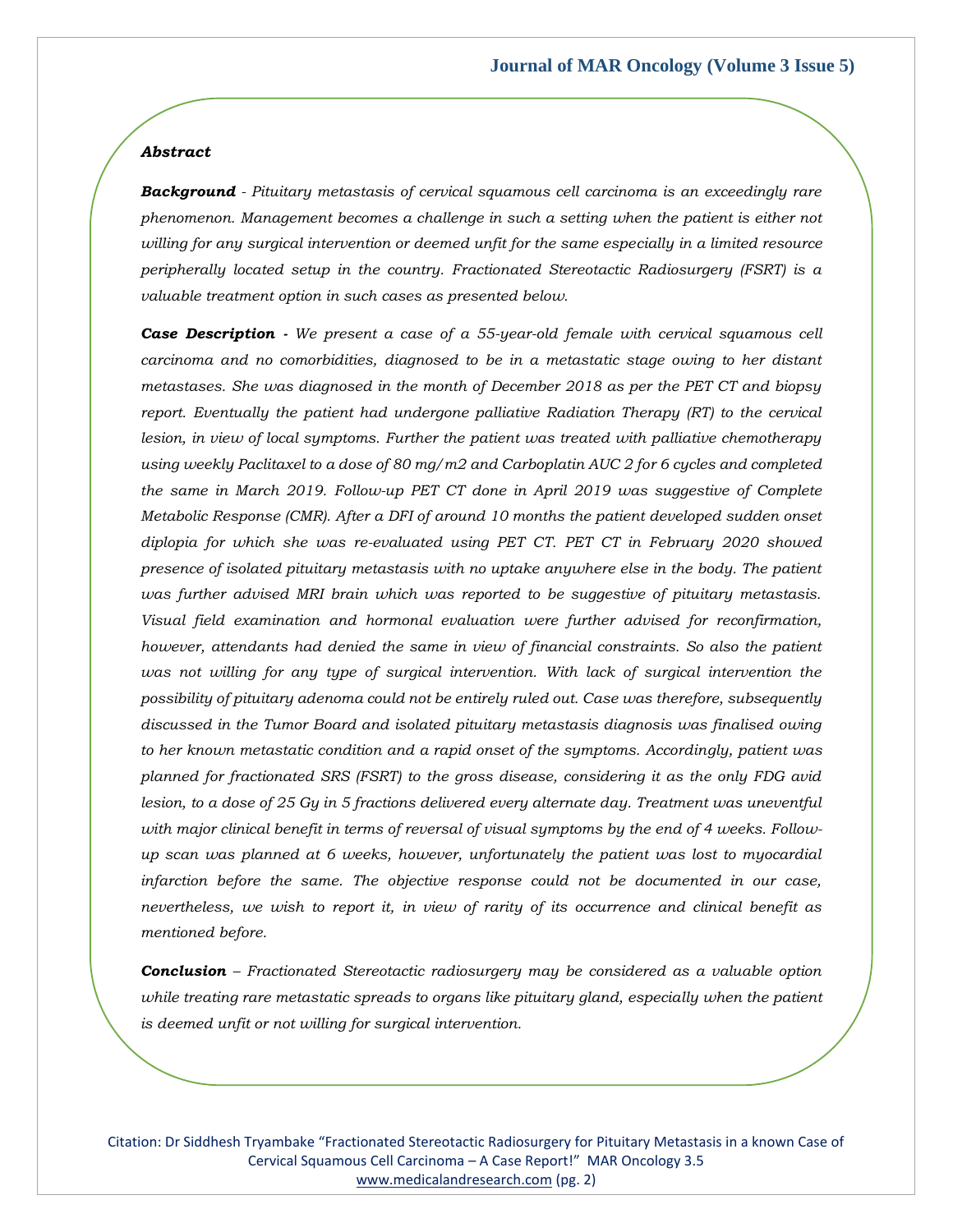### **Introduction**

Metastatic lesions to the sella are believed to comprise only 1% of all pituitary lesions, of which the most common sites of primary tumor origin are the breast and lung [1–3]. Compression of parasellar anatomical structures may produce symptoms such as visual feld loss, headache and ophthalmoplegia [4]. Cerebral metastasis of cervical malignancy is uncommon [5]. To our knowledge, only one other case of cervical carcinoma with pituitary metastasis has been reported in a non-autopsy setting [6]. Here, we report a case of sellar metastasis in a patient with cervical squamous cell carcinoma that could not be debulked surgically as patient had denied the same and hence was treated with definitive Fractionated Stereotactic Radiosurgery (FSRT). We wish to highlight the clinical findings and natural history of this rare presentation, and review the literature.

## **Case Presentation**

55-year-old female with moderately differentiated squamous cell carcinoma of cervix and no comorbidities, was diagnosed to have upfront metastatic disease, owing to distant metastasis to lungs, retroperitoneal lymph-nodes and right pubic bone. She was diagnosed in the month of December 2018 as per the PET CT report dated 03.12.2018 and biopsy report dated 01.12.2018. eventually undergoing palliative Radiation Therapy (RT) to primary cervical lesion in view of local symptoms, to a dose of 30 Gy/10 fractions over 2 weeks using 15 MV photons and 3DCRT technique. Further the patient was treated with palliative chemotherapy using weekly Paclitaxel to a dose of 80 mg/m2 and Carboplatin AUC 2 for 6 cycles and completed the same on 27th March 2019. Follow-up PET CT dated 05.04.2019 was suggestive of Complete Metabolic Response (CMR). After a Disease Free Interval (DFI) of around 10 months the patient developed sudden onset diplopia for which she was re-evaluated using PET CT. PET CT dated 07.02.2020 [Figure 1,2] showed presence of isolated pituitary metastasis with no uptake elsewhere in the body. There was focally increased uptake seen in a well-defined enhancing nodular lesion in the sellar region measuring 12 x 11 mm, SUV max 10.3 which increased to 11.9 in the delayed images. The lesion also had eroded the posterior wall of sella turcica. The patient was further advised MRI brain plain plus contrast which was reported as on  $18.02.2020$  [Figure 3 – a,b,c] to be suggestive of pituitary metastasis. Visual field examination and hormonal evaluation were further advised for reconfirmation; however, attendants had denied the same in view of financial constraints. So also, the patient was not willing for any type of surgical intervention. With lack of surgical intervention, the possibility of pituitary adenoma could not be entirely ruled out.

Case was therefore subsequently discussed in the Tumor Board and a diagnosis of isolated pituitary metastasis was established based on panel consensus, owing to her known metastatic condition and rapid onset of the symptoms. Accordingly, patient was planned for fractionated SRS to the gross disease, considering it as the only lesion, to a dose of 25 Gy in 5 fractions alternate day [Figure 4,5]. The Target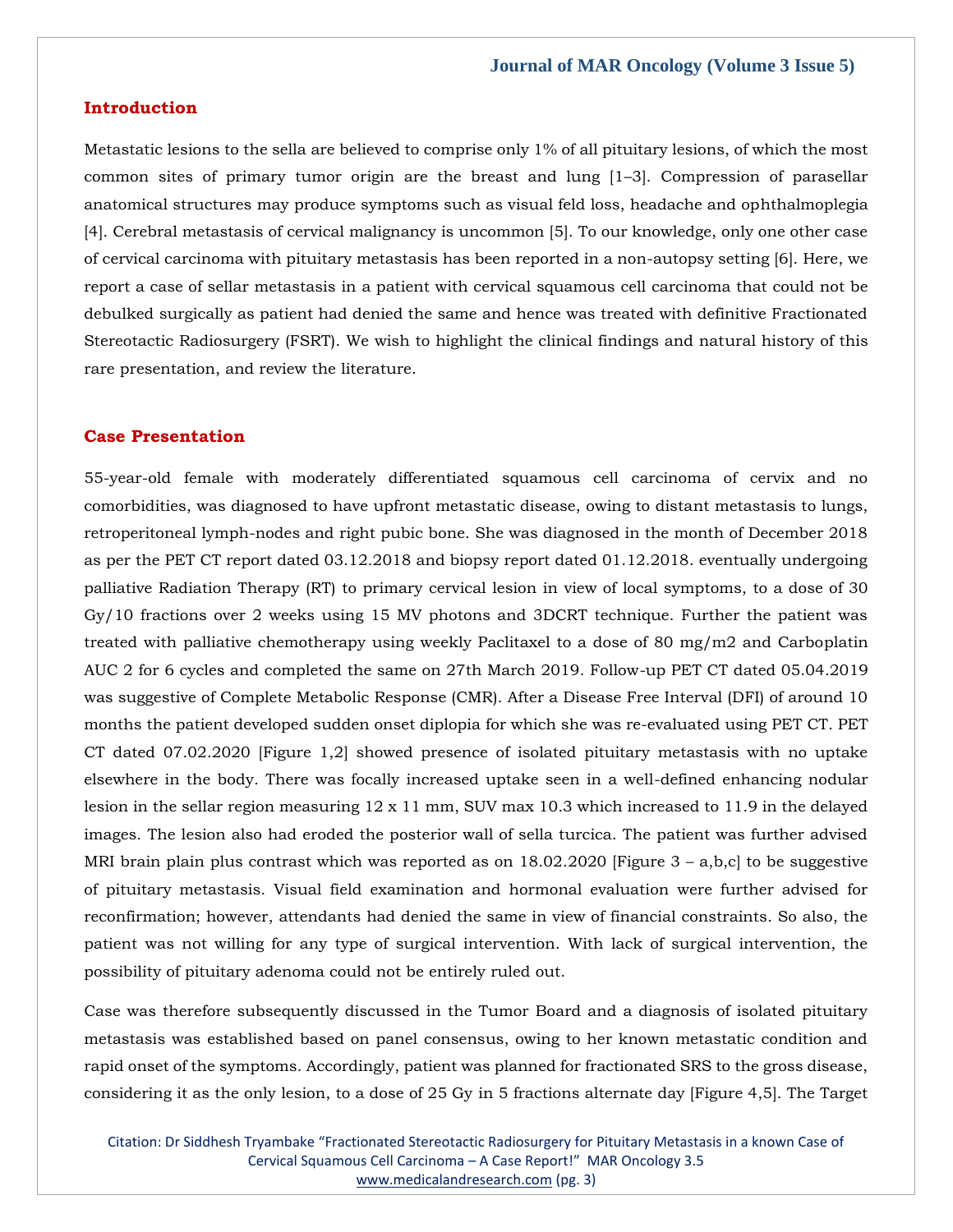Volume (TV) was 19.74 cc while the marginal dose i.e the minimum dose received by 100 percent of Target Volume, achieved was 21.92 Gy [Figure 6]. Treatment was uneventful with major subjective clinical benefit in terms of reversal of visual symptoms by the end of 4 weeks. Follow-up scan was planned at 6 weeks, however, unfortunately the patient was lost owing to myocardial infarction before the same.

## **Discussion**

Cervical carcinoma typically disseminates locally via the lymphatics to the retroperitoneal lymph nodes; distant hematogenous metastasis most commonly occurs to the liver, lung and bone [11]. Brain metastasis is rare with an estimated prevalence of 0.5-1.0% and portends a particularly poor prognosis [5]. Metastases to the sellar region have been hypothesized to occur either hematogenously, such as from the pituitary stalk or cavernous sinus, or via leptomeningeal spread [7]. Pituitary metastasis typically occurs late in disease course, carrying a poor prognosis [8]. FDG-PET provides information that is not obtainable with other imaging modalities like MRI, and is very effective in the diagnosis and management of patients with various types of cancer. [9] Nevertheless, on MRI, contrast enhancement has been reported to be a prominent feature more commonly observed in metastatic lesions [10]. In this case, MRI done was strongly suggestive of a metastatic lesion and hence a firm derivative could be made. So also, SUV max and the CT component of PET-CT being suggestive of significant erosive component directed us more towards a metastatic lesion than pituitary macroadenoma in this known case of metastatic carcinoma cervix. Pituitary metastases are symptomatic in only 7 % of the cases [12,13], with predominance of Diabetes insipidus (DI) [14-16]. This is an important characteristic in the differential diagnosis of invasive sellar lesions, as DI occurs in less than 1% of non-functioning pituitary adenomas in the first manifestation [16]. However, the patient in question did not present any clinical and laboratorial evidence of DI. To our knowledge, only one other case of cervical carcinoma metastasis has been reported till date. In a 2000 study, Salpietro and colleagues described a sellar/suprasellar metastasis of an epidermoid cervical carcinoma in a 44-year-old female who presented with diabetes insipidus and diplopia. For brain metastasis from cervical cancer, combination therapy of either chemotherapy or stereotactic radiosurgery followed by whole-brain irradiation has been shown to extend median survival to up to 4.6 months [17, 18]. The majority of these studied cases have been squamous cell carcinomas with an intra-parenchymal location. Additionally, the majority of these lesions have been histologically poorly differentiated with high tumor grade [19]. Multimodality therapies are generally recommended with adjuvant chemoradiation therapy following maximal safe surgical resection. However, in resource limited settings where finances still play a major role in the treatment management, and so also in settings where the patients deny or are unfit for surgery, FSRT may be considered based on clinical discretion and panel consensus. This case highlights the importance of

Citation: Dr Siddhesh Tryambake "Fractionated Stereotactic Radiosurgery for Pituitary Metastasis in a known Case of Cervical Squamous Cell Carcinoma – A Case Report!" MAR Oncology 3.5 [www.medicalandresearch.com](http://www.medicalandresearch.com/) (pg. 4)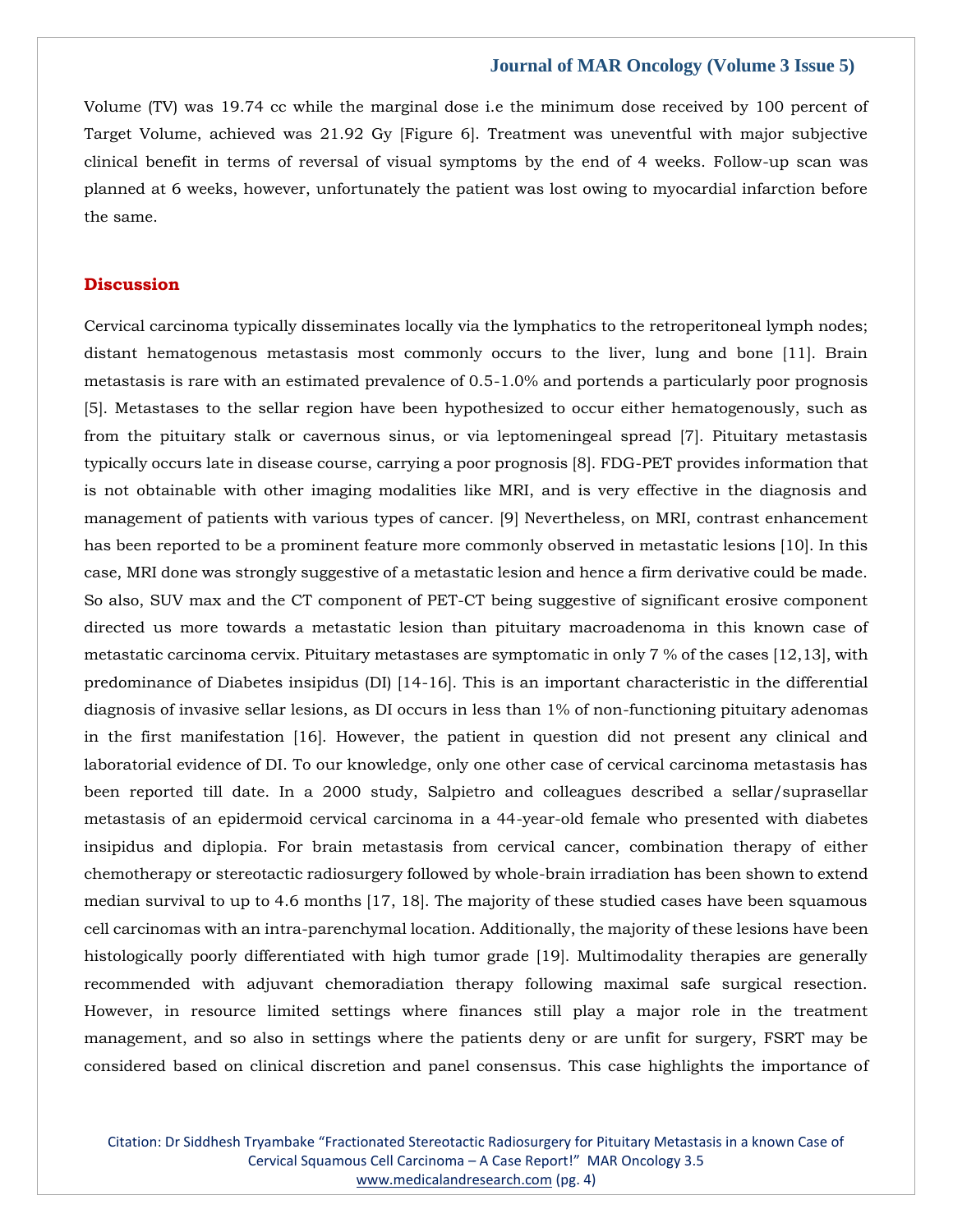initiating FSRT therapy expeditiously under such circumstances though the objective benefit could not be documented.



**Figure 1** – PET CT (Feb 2020) s/o isolated pituitary metastatic lesion



**Figure 2 –** MIP of PET CT (Feb 2020) with no lesion elsewhere in the body.

Citation: Dr Siddhesh Tryambake "Fractionated Stereotactic Radiosurgery for Pituitary Metastasis in a known Case of Cervical Squamous Cell Carcinoma – A Case Report!" MAR Oncology 3.5 [www.medicalandresearch.com](http://www.medicalandresearch.com/) (pg. 5)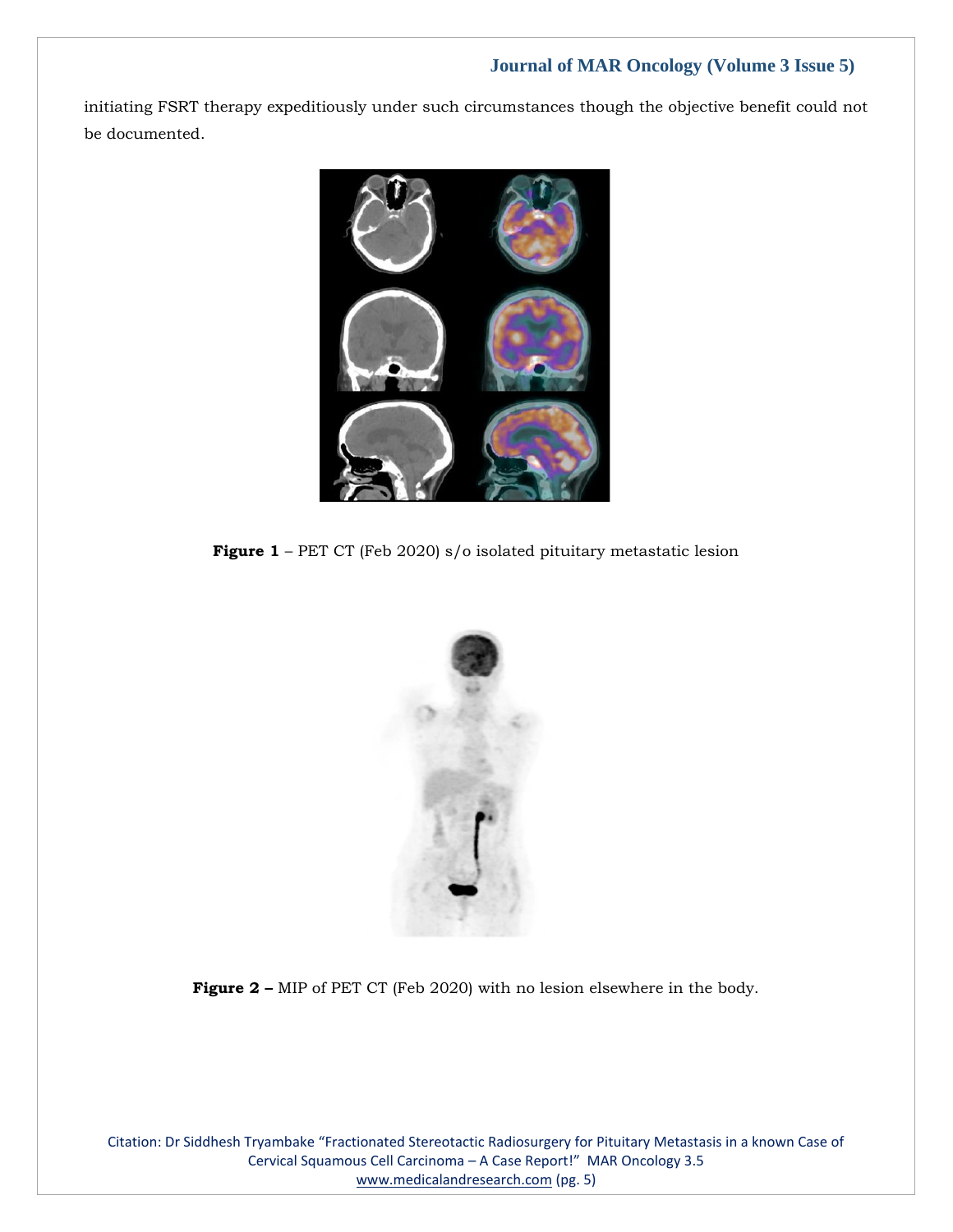





**Figure 4** – Axial, coronal and sagittal views of Treatment Planning CT Scan with iso-dose (ID) distribution (Blue – 50 % ID, Red – 100 % ID and Brown -  $> 100$  % ID)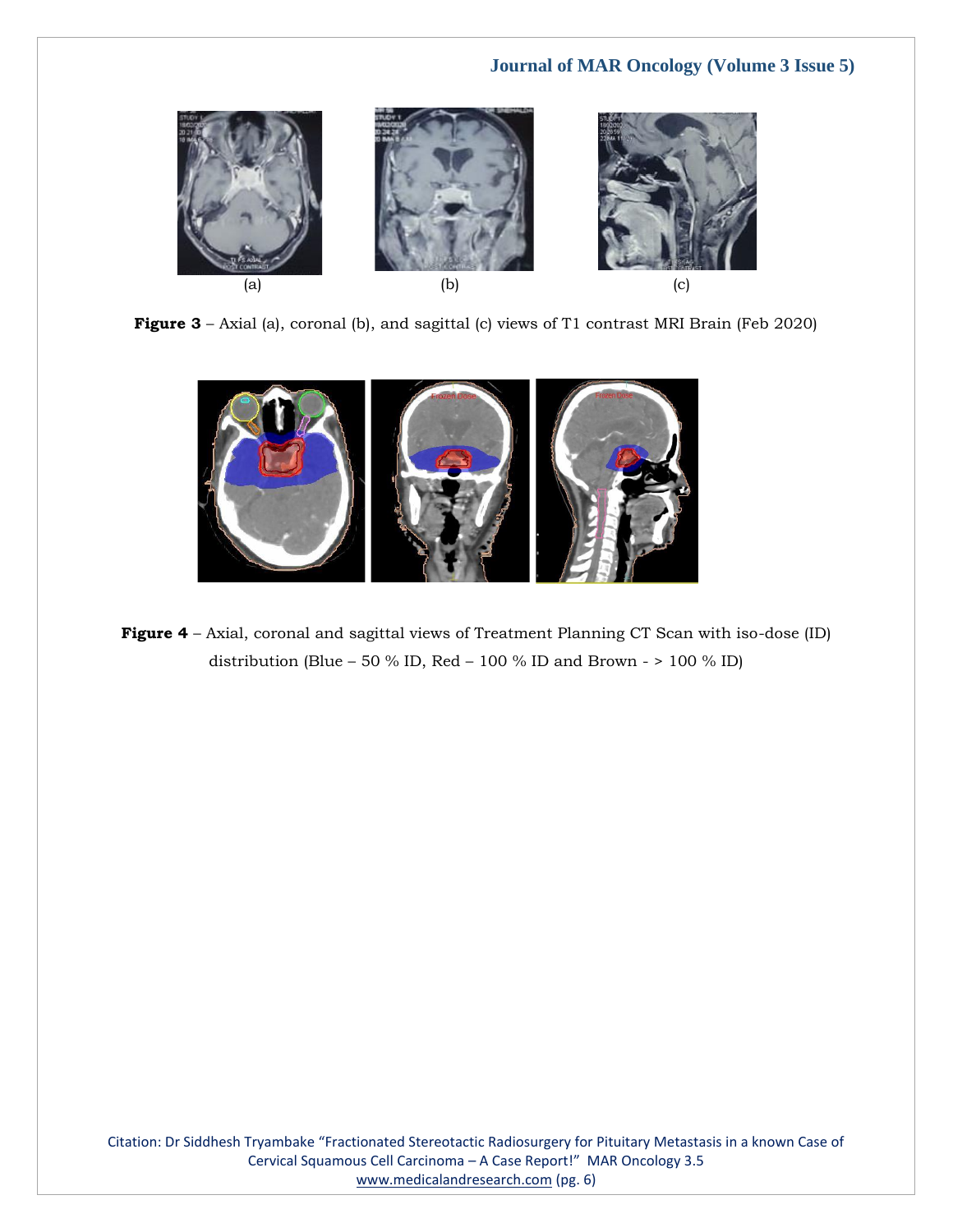

**Figure 5** – Axial, coronal and sagittal views of Treatment Planning CT Scan with iso-dose (ID) distribution (Blue – 50 % ID, Orange – 100 % ID and Brown - > 100 % ID) and Cumulative Dose Volume Distribution Graph.

| Structure           |          |        | Volume (cm <sup>3</sup> ) Min. Dose (cGy) Max. Dose (cGy) Mean Dose (cGy) Cold Ref. (cGy) Volume < (cm <sup>3</sup> ) |        |  |        | Volume $\lt (96)$ Hot Ref. (cGy) Volume $>(cm^3)$ | Volume $>$ (%) % in Volume Is in SS |              | Heterogeneity Index | Conformity Index |
|---------------------|----------|--------|-----------------------------------------------------------------------------------------------------------------------|--------|--|--------|---------------------------------------------------|-------------------------------------|--------------|---------------------|------------------|
| <b>GTV PRIMARY</b>  | 8.505    | 2557.0 | 2972.0                                                                                                                | 2701.3 |  | 2500.0 | 8.505                                             | 100.00                              | $100.00$ yes | 1.07                | 0.25             |
| PTV_25/5            | 19.738   | 2192.1 | 2972.0                                                                                                                | 2658.4 |  | 2500.0 | 19.046                                            | 96.49                               | $100.00$ yes | 1.11                | 0.84             |
| RT_OPTIC NERVE      | 0.634    | 466.3  | 1942.0                                                                                                                | 850.3  |  |        |                                                   |                                     | $100.00$ yes | 2.70                | 0.00             |
| LT_OPTIC NERVE      | 0.354    | 488.3  | 1872.4                                                                                                                | 859.2  |  |        |                                                   |                                     | $100.00$ yes | 2.92                | 0.00             |
| <b>BRAIN STEM</b>   | 25,911   | 34.5   | 2797.4                                                                                                                | 1046.9 |  | 2600.0 | 0.730                                             | 2.82                                | $100.00$ yes | 47.18               | 0.02             |
| LT_LENS             | 0.226    | 106.8  | 234.7                                                                                                                 | 173.2  |  |        |                                                   |                                     | $100.00$ ves | 1.84                | 0.00             |
| RT_LENS             | 0.185    | 153.2  | 221.0                                                                                                                 | 189.1  |  |        |                                                   |                                     | $100.00$ ves | 1.26                | 0.00             |
| LT_EYE              | 10.398   | 31.4   | 583.0                                                                                                                 | 269.4  |  |        |                                                   |                                     | $100.00$ yes | 8.00                | 0.00             |
| RT_EYE              | 9.611    | 85.6   | 706.9                                                                                                                 | 337.4  |  |        |                                                   |                                     | $100.00$ yes | 3.51                | 0.00             |
| patient(Unsp.Tiss.) | 3534,027 | 0.0    | 1366.5                                                                                                                | 53.6   |  |        |                                                   |                                     | $100.00$ no  | 105.71              |                  |
| BRAIN               | 1118.295 | 8.2    | 2911.4                                                                                                                | 307.7  |  |        |                                                   |                                     | $100.00$ yes | 96.01               |                  |
| SPINAL CORD         | 5.582    | 11.7   | 43,4                                                                                                                  | 22.0   |  |        |                                                   |                                     | $100.00$ yes | 2.42                |                  |
| TEMPORAL LOBE       | 158.349  | 18.2   | 2832.7                                                                                                                | 823.1  |  |        |                                                   |                                     | $100.00$ yes | 43.99               |                  |

**Figure 6** – Dose Volume Statistics for various Target Volumes (TV) and Organs at Risk (OARs)

Citation: Dr Siddhesh Tryambake "Fractionated Stereotactic Radiosurgery for Pituitary Metastasis in a known Case of Cervical Squamous Cell Carcinoma – A Case Report!" MAR Oncology 3.5 [www.medicalandresearch.com](http://www.medicalandresearch.com/) (pg. 7)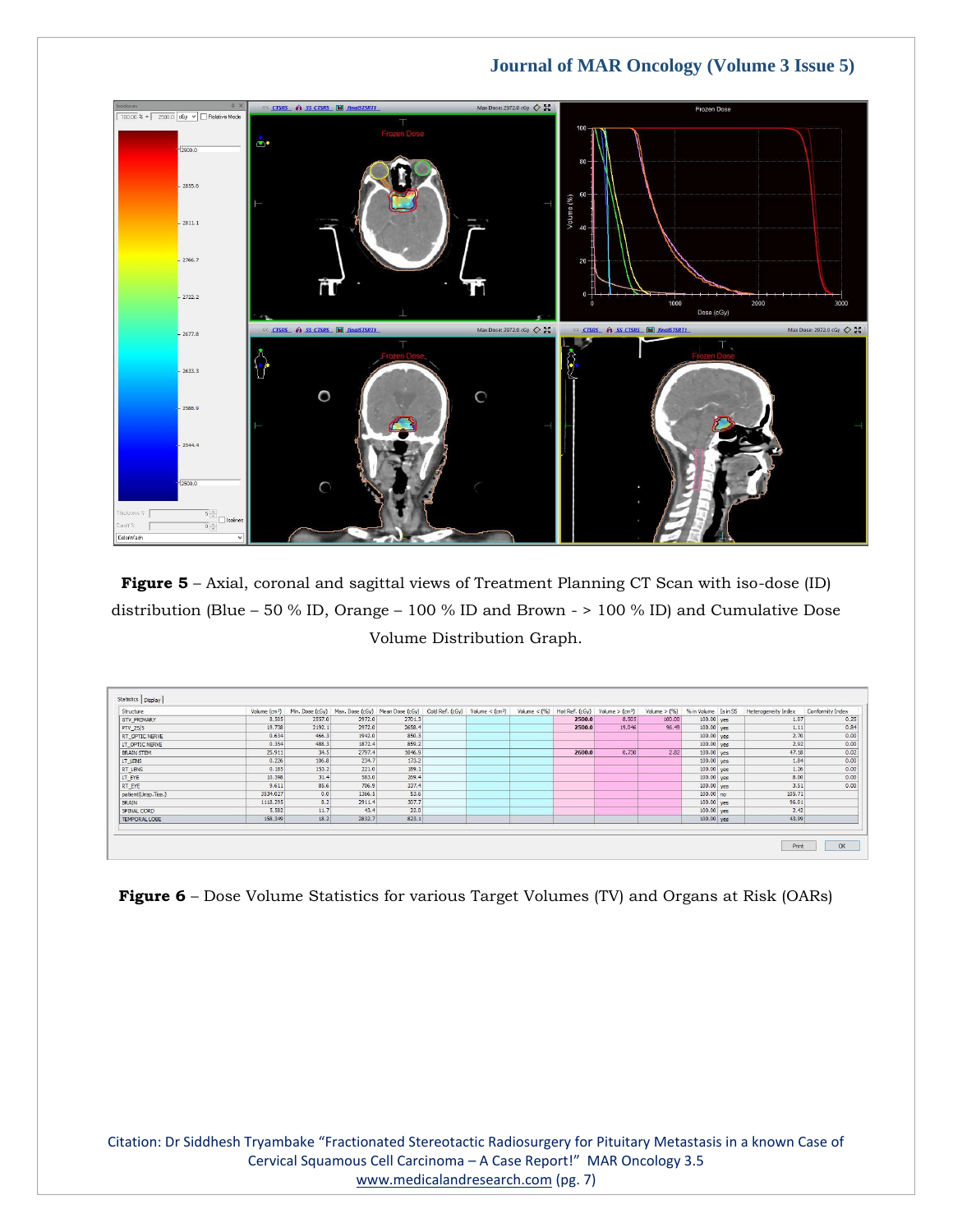## **Conclusion**

While cerebral metastases of cervical malignancies have been described, metastasis of well-differentiated cervical malignancy to the pituitary region is rare. However, this should be considered in the differential diagnosis of patients with this history and based on the clinical presentation. The development of rapid endocrinopathies, oculomotor dysfunction, and quick radiographic progression suggest a more aggressive neoplasm. Though ideally maximal safe resection should be performed, in our case, due to patient's own denial to surgery we had treated our patient with FSRT achieving a good subjective clinical benefit and may suggest to use it expeditiously as a valuable option under such circumstances.

#### **Abbreviations**

- FSRT Fractionated Stereotactic Radiosurgery
- PET CT Positron Emission Tomography Computed Tomography
- RT Radiation Therapy
- Gy Gray
- MV Megavolt
- 3DCRT 3D Conformal Radiotherapy
- AUC Area Under Curve
- CMR Complete Metabolic Response
- DFI Disease Free Interval
- MRI Magnetic Resonance Imaging
- MI Myocardial Infarction
- TV Target Volume
- FDG Fluorodeoxyglucose
- SUV Standardised Uptake Value
- DI Diabetes Insipidus
- ID Iso-dose
- MIP Maximum intensity projection
- OARs Organs at Risk

Citation: Dr Siddhesh Tryambake "Fractionated Stereotactic Radiosurgery for Pituitary Metastasis in a known Case of Cervical Squamous Cell Carcinoma – A Case Report!" MAR Oncology 3.5 [www.medicalandresearch.com](http://www.medicalandresearch.com/) (pg. 8)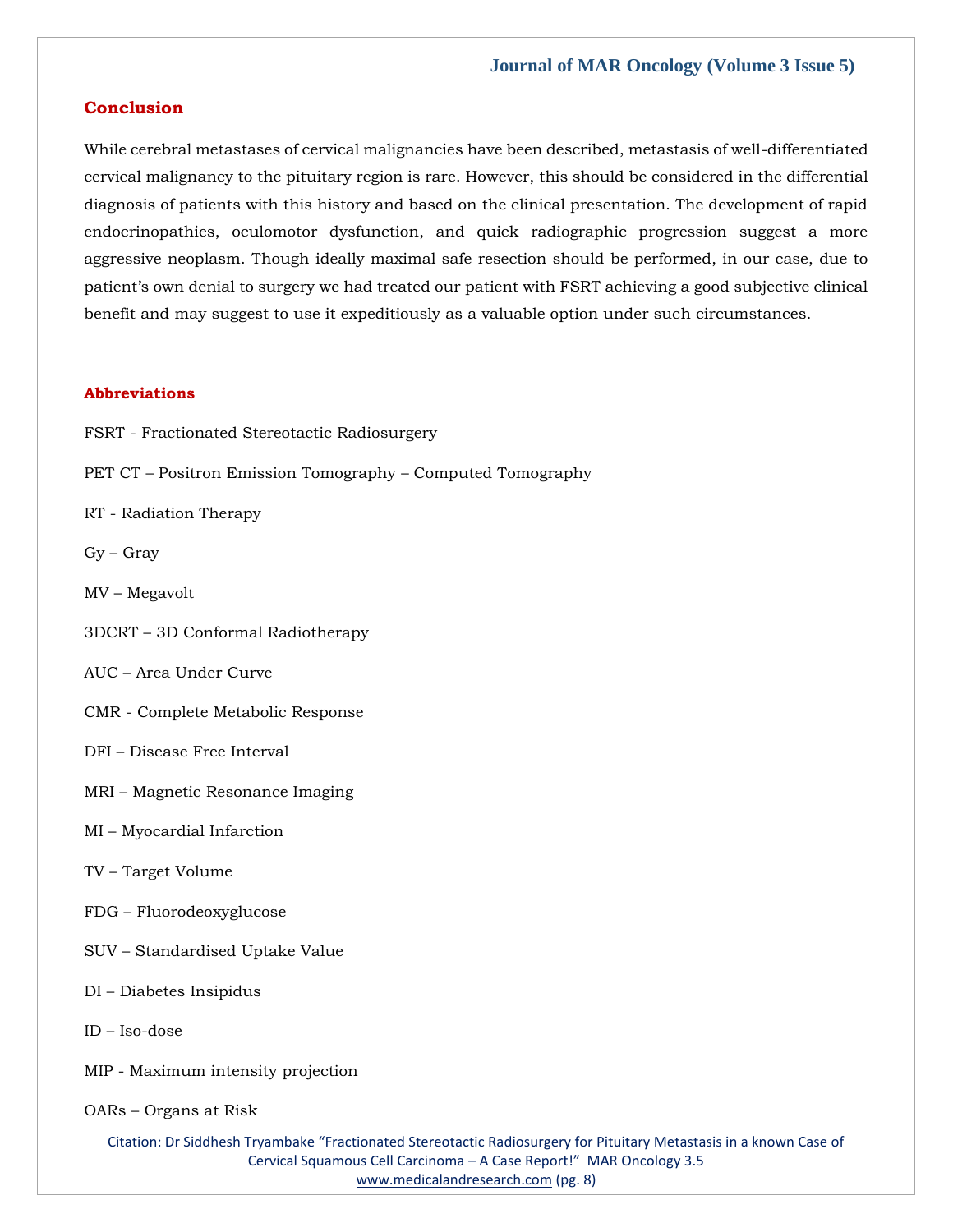## **References**

1. R. J. Teears and E. M. Silverman, "Cli[nicopathologic review of 88 cases of carcinoma metastatic to](https://www.google.com/search?q=Clinicopathologic+review+of+88+cases+of+carcinoma+metastatic+to+the+pituitary+gland%2C&sxsrf=APq-WBuMqiq_DYhu-Pkj3Q20VCEMt6iunA%3A1648469564924&ei=PKZBYu2FOLXWz7sP0dyJkAg&ved=0ahUKEwjtk9zW4-j2AhU163MBHVFuAoIQ4dUDCA4&oq=Clinicopathologic+review+of+88+cases+of+carcinoma+metastatic+to+the+pituitary+gland%2C&gs_lcp=Cgdnd3Mtd2l6EAw6BwgjEOoCECdKBAhBGABKBAhGGABQdlh2YPcJaAFwAHgAgAF3iAF3kgEDMC4xmAEAoAEBoAECsAEKwAEB&sclient=gws-wiz)  [the pituitary gland," Cancer, vol. 36, no. 1, pp. 216–](https://www.google.com/search?q=Clinicopathologic+review+of+88+cases+of+carcinoma+metastatic+to+the+pituitary+gland%2C&sxsrf=APq-WBuMqiq_DYhu-Pkj3Q20VCEMt6iunA%3A1648469564924&ei=PKZBYu2FOLXWz7sP0dyJkAg&ved=0ahUKEwjtk9zW4-j2AhU163MBHVFuAoIQ4dUDCA4&oq=Clinicopathologic+review+of+88+cases+of+carcinoma+metastatic+to+the+pituitary+gland%2C&gs_lcp=Cgdnd3Mtd2l6EAw6BwgjEOoCECdKBAhBGABKBAhGGABQdlh2YPcJaAFwAHgAgAF3iAF3kgEDMC4xmAEAoAEBoAECsAEKwAEB&sclient=gws-wiz)220, 1975.

[2. U. Roessmann, B. Kaufman, and R. L. Friede, "Metastatic lesions in the sella turcica and pituitary](https://www.google.com/search?q=Metastatic+lesions+in+the+sella+turcica+and+pituitary+gland%2C&sxsrf=APq-WBt19t9nL295sLDgU838t0mobWXP1Q%3A1648472300884&ei=7LBBYq_PNYCP4-EPm96ZiA0&ved=0ahUKEwiv9anv7ej2AhWAxzgGHRtvBtEQ4dUDCA4&oq=Metastatic+lesions+in+the+sella+turcica+and+pituitary+gland%2C&gs_lcp=Cgdnd3Mtd2l6EAwyBQgAEKIEMgUIABCiBDIFCAAQogQyBQgAEKIEOgcIIxDqAhAnSgQIQRgASgQIRhgAUDpYOmCKCmgBcAB4AIAB5wGIAecBkgEDMi0xmAEAoAEBoAECsAEKwAEB&sclient=gws-wiz)  [gland," Cancer, vol. 25, no. 2, pp. 478–](https://www.google.com/search?q=Metastatic+lesions+in+the+sella+turcica+and+pituitary+gland%2C&sxsrf=APq-WBt19t9nL295sLDgU838t0mobWXP1Q%3A1648472300884&ei=7LBBYq_PNYCP4-EPm96ZiA0&ved=0ahUKEwiv9anv7ej2AhWAxzgGHRtvBtEQ4dUDCA4&oq=Metastatic+lesions+in+the+sella+turcica+and+pituitary+gland%2C&gs_lcp=Cgdnd3Mtd2l6EAwyBQgAEKIEMgUIABCiBDIFCAAQogQyBQgAEKIEOgcIIxDqAhAnSgQIQRgASgQIRhgAUDpYOmCKCmgBcAB4AIAB5wGIAecBkgEDMi0xmAEAoAEBoAECsAEKwAEB&sclient=gws-wiz)480, 1970.

3. J. Gsponer, N. De Tribolet, J.-[P. D´eruaz et al., "Diagnosis, treatment, and outcome of pituitary tumors](https://www.google.com/search?q=Diagnosis%2C+treatment%2C+and+outcome+of+pituitary+tumors+and+other+abnormal+intrasellar+masses.+Retrospective+analysis+of+353+patients&sxsrf=APq-WBvtH9qKG2TeLG4mTiQx6dZt-_OKvA%3A1648472317868&ei=_bBBYqjFNIGd4-EP9vOY6A8&ved=0ahUKEwjot7b37ej2AhWBzjgGHfY5Bv0Q4dUDCA4&oq=Diagnosis%2C+treatment%2C+and+outcome+of+pituitary+tumors+and+other+abnormal+intrasellar+masses.+Retrospective+analysis+of+353+patients&gs_lcp=Cgdnd3Mtd2l6EAwyBwgjEOoCECcyBwgjEOoCECcyBwgjEOoCECcyBwgjEOoCECcyBwgjEOoCECcyBwgjEOoCECcyBwgjEOoCECcyBwgjEOoCECcyBwgjEOoCECcyBwgjEOoCECdKBAhBGABKBAhGGABQZ1hnYMsKaAFwAXgAgAEAiAEAkgEAmAEAoAEBoAECsAEKwAEB&sclient=gws-wiz)  an[d other abnormal intrasellar masses. Retrospective analysis of 353 patients," Medicine, vol. 78, no.](https://www.google.com/search?q=Diagnosis%2C+treatment%2C+and+outcome+of+pituitary+tumors+and+other+abnormal+intrasellar+masses.+Retrospective+analysis+of+353+patients&sxsrf=APq-WBvtH9qKG2TeLG4mTiQx6dZt-_OKvA%3A1648472317868&ei=_bBBYqjFNIGd4-EP9vOY6A8&ved=0ahUKEwjot7b37ej2AhWBzjgGHfY5Bv0Q4dUDCA4&oq=Diagnosis%2C+treatment%2C+and+outcome+of+pituitary+tumors+and+other+abnormal+intrasellar+masses.+Retrospective+analysis+of+353+patients&gs_lcp=Cgdnd3Mtd2l6EAwyBwgjEOoCECcyBwgjEOoCECcyBwgjEOoCECcyBwgjEOoCECcyBwgjEOoCECcyBwgjEOoCECcyBwgjEOoCECcyBwgjEOoCECcyBwgjEOoCECcyBwgjEOoCECdKBAhBGABKBAhGGABQZ1hnYMsKaAFwAXgAgAEAiAEAkgEAmAEAoAEBoAECsAEKwAEB&sclient=gws-wiz)  4, pp. 236–[269, 1999.](https://www.google.com/search?q=Diagnosis%2C+treatment%2C+and+outcome+of+pituitary+tumors+and+other+abnormal+intrasellar+masses.+Retrospective+analysis+of+353+patients&sxsrf=APq-WBvtH9qKG2TeLG4mTiQx6dZt-_OKvA%3A1648472317868&ei=_bBBYqjFNIGd4-EP9vOY6A8&ved=0ahUKEwjot7b37ej2AhWBzjgGHfY5Bv0Q4dUDCA4&oq=Diagnosis%2C+treatment%2C+and+outcome+of+pituitary+tumors+and+other+abnormal+intrasellar+masses.+Retrospective+analysis+of+353+patients&gs_lcp=Cgdnd3Mtd2l6EAwyBwgjEOoCECcyBwgjEOoCECcyBwgjEOoCECcyBwgjEOoCECcyBwgjEOoCECcyBwgjEOoCECcyBwgjEOoCECcyBwgjEOoCECcyBwgjEOoCECcyBwgjEOoCECdKBAhBGABKBAhGGABQZ1hnYMsKaAFwAXgAgAEAiAEAkgEAmAEAoAEBoAECsAEKwAEB&sclient=gws-wiz)

4. M. Castle-[Kirszbaum, T. Goldschlager, B. Ho, Y. Y. Wang, and J. King, "Twelve cases of pituitary](https://www.google.com/search?q=Twelve+cases+of+pituitary+metastasis%3A+a+case+series+and+review+of+the+literature&sxsrf=APq-WBvomYc9bGm93CKaIFmcsbRn_97w6g%3A1648472985390&ei=mbNBYvGtF6HDpgfU87TADA&ved=0ahUKEwix3ty18Oj2AhWhoekKHdQ5DcgQ4dUDCA4&oq=Twelve+cases+of+pituitary+metastasis%3A+a+case+series+and+review+of+the+literature&gs_lcp=Cgdnd3Mtd2l6EAw6BwgjEOoCECdKBAhBGABKBAhGGABQvANYvANglAhoAXAAeACAAWuIAWuSAQMwLjGYAQCgAQGgAQKwAQrAAQE&sclient=gws-wiz)  [metastasis: a case series and review of the literature," Te Pituitary Societ](https://www.google.com/search?q=Twelve+cases+of+pituitary+metastasis%3A+a+case+series+and+review+of+the+literature&sxsrf=APq-WBvomYc9bGm93CKaIFmcsbRn_97w6g%3A1648472985390&ei=mbNBYvGtF6HDpgfU87TADA&ved=0ahUKEwix3ty18Oj2AhWhoekKHdQ5DcgQ4dUDCA4&oq=Twelve+cases+of+pituitary+metastasis%3A+a+case+series+and+review+of+the+literature&gs_lcp=Cgdnd3Mtd2l6EAw6BwgjEOoCECdKBAhBGABKBAhGGABQvANYvANglAhoAXAAeACAAWuIAWuSAQMwLjGYAQCgAQGgAQKwAQrAAQE&sclient=gws-wiz)y, vol. 21, no. 5, pp. 463–473, [2018.](https://www.google.com/search?q=Twelve+cases+of+pituitary+metastasis%3A+a+case+series+and+review+of+the+literature&sxsrf=APq-WBvomYc9bGm93CKaIFmcsbRn_97w6g%3A1648472985390&ei=mbNBYvGtF6HDpgfU87TADA&ved=0ahUKEwix3ty18Oj2AhWhoekKHdQ5DcgQ4dUDCA4&oq=Twelve+cases+of+pituitary+metastasis%3A+a+case+series+and+review+of+the+literature&gs_lcp=Cgdnd3Mtd2l6EAw6BwgjEOoCECdKBAhBGABKBAhGGABQvANYvANglAhoAXAAeACAAWuIAWuSAQMwLjGYAQCgAQGgAQKwAQrAAQE&sclient=gws-wiz)

5. L. Kumar, R. K. Tanwar[, and S. P. Singh, "Intracranial metastases from carcinoma cervix and review](https://www.google.com/search?q=Intracranial+metastases+from+carcinoma+cervix+and+review+of+literature%2C&sxsrf=APq-WBtdh6S8UofnyICNKNMXprHsRgcvbQ%3A1648473005149&ei=rbNBYsLcCIOa4-EPnsSb8As&ved=0ahUKEwiC55K_8Oj2AhUDzTgGHR7iBr4Q4dUDCA4&oq=Intracranial+metastases+from+carcinoma+cervix+and+review+of+literature%2C&gs_lcp=Cgdnd3Mtd2l6EAw6BwgjEOoCECdKBAhBGABKBAhGGABQP1g_YP0HaAFwAHgAgAFsiAFskgEDMC4xmAEAoAEBoAECsAEKwAEB&sclient=gws-wiz)  [of literature," Gynecologic Oncology, vol. 46, no. 3, pp. 391](https://www.google.com/search?q=Intracranial+metastases+from+carcinoma+cervix+and+review+of+literature%2C&sxsrf=APq-WBtdh6S8UofnyICNKNMXprHsRgcvbQ%3A1648473005149&ei=rbNBYsLcCIOa4-EPnsSb8As&ved=0ahUKEwiC55K_8Oj2AhUDzTgGHR7iBr4Q4dUDCA4&oq=Intracranial+metastases+from+carcinoma+cervix+and+review+of+literature%2C&gs_lcp=Cgdnd3Mtd2l6EAw6BwgjEOoCECdKBAhBGABKBAhGGABQP1g_YP0HaAFwAHgAgAFsiAFskgEDMC4xmAEAoAEBoAECsAEKwAEB&sclient=gws-wiz)-392, 1992.

[6 F. M. Salpietro, A. Romano, C. Alafaci, and F. Tomasello, "Pituitary metastasis from uterine cervical](https://www.google.com/search?q=Pituitary+metastasis+from+uterine+cervical+carcinoma%3A+A+case+presenting+as+diabetes+insipidus&sxsrf=APq-WBtGN1-0ctvT8kXgqfavOl93LK5E0Q%3A1648473018776&ei=urNBYo7-Loia4-EP7uCMiAs&ved=0ahUKEwiOw9LF8Oj2AhUIzTgGHW4wA7EQ4dUDCA4&oq=Pituitary+metastasis+from+uterine+cervical+carcinoma%3A+A+case+presenting+as+diabetes+insipidus&gs_lcp=Cgdnd3Mtd2l6EAw6BwgjEOoCECdKBAhBGABKBAhGGABQtgFYtgFgiQZoAXAAeACAAVuIAVuSAQExmAEAoAEBoAECsAEKwAEB&sclient=gws-wiz)  carcinoma: A case pre[senting as diabetes insipidus," British Journal of Neurosurgery, vol. 14, no. 2, pp.](https://www.google.com/search?q=Pituitary+metastasis+from+uterine+cervical+carcinoma%3A+A+case+presenting+as+diabetes+insipidus&sxsrf=APq-WBtGN1-0ctvT8kXgqfavOl93LK5E0Q%3A1648473018776&ei=urNBYo7-Loia4-EP7uCMiAs&ved=0ahUKEwiOw9LF8Oj2AhUIzTgGHW4wA7EQ4dUDCA4&oq=Pituitary+metastasis+from+uterine+cervical+carcinoma%3A+A+case+presenting+as+diabetes+insipidus&gs_lcp=Cgdnd3Mtd2l6EAw6BwgjEOoCECdKBAhBGABKBAhGGABQtgFYtgFgiQZoAXAAeACAAVuIAVuSAQExmAEAoAEBoAECsAEKwAEB&sclient=gws-wiz)  156–[159, 2000.](https://www.google.com/search?q=Pituitary+metastasis+from+uterine+cervical+carcinoma%3A+A+case+presenting+as+diabetes+insipidus&sxsrf=APq-WBtGN1-0ctvT8kXgqfavOl93LK5E0Q%3A1648473018776&ei=urNBYo7-Loia4-EP7uCMiAs&ved=0ahUKEwiOw9LF8Oj2AhUIzTgGHW4wA7EQ4dUDCA4&oq=Pituitary+metastasis+from+uterine+cervical+carcinoma%3A+A+case+presenting+as+diabetes+insipidus&gs_lcp=Cgdnd3Mtd2l6EAw6BwgjEOoCECdKBAhBGABKBAhGGABQtgFYtgFgiQZoAXAAeACAAVuIAVuSAQExmAEAoAEBoAECsAEKwAEB&sclient=gws-wiz)

[7. T. Altay, K. M. Krisht, and W. T. Couldwell, "Sellar and parasellar metastatic tumors," International](https://www.google.com/search?q=Sellar+and+parasellar+metastatic+tumors&sxsrf=APq-WBs2rFaTQQPSTDXOZz9y2VQIPaMchA%3A1648473033034&ei=ybNBYsu-AcuW4-EP-LCpuAE&ved=0ahUKEwiLx7jM8Oj2AhVLyzgGHXhYChcQ4dUDCA4&oq=Sellar+and+parasellar+metastatic+tumors&gs_lcp=Cgdnd3Mtd2l6EAwyBQgAEKIEMgUIABCiBDIFCAAQogQyBQgAEKIEMgUIABCiBDoHCCMQ6gIQJ0oECEEYAEoECEYYAFA7WDtgsgVoAXAAeACAAegBiAHoAZIBAzItMZgBAKABAaABArABCsABAQ&sclient=gws-wiz)  [Journal of Surgical Oncology, vol. 2012, Article ID 647256, 9 pages, 2012.](https://www.google.com/search?q=Sellar+and+parasellar+metastatic+tumors&sxsrf=APq-WBs2rFaTQQPSTDXOZz9y2VQIPaMchA%3A1648473033034&ei=ybNBYsu-AcuW4-EP-LCpuAE&ved=0ahUKEwiLx7jM8Oj2AhVLyzgGHXhYChcQ4dUDCA4&oq=Sellar+and+parasellar+metastatic+tumors&gs_lcp=Cgdnd3Mtd2l6EAwyBQgAEKIEMgUIABCiBDIFCAAQogQyBQgAEKIEMgUIABCiBDoHCCMQ6gIQJ0oECEEYAEoECEYYAFA7WDtgsgVoAXAAeACAAegBiAHoAZIBAzItMZgBAKABAaABArABCsABAQ&sclient=gws-wiz)

[8. D. R. Fassett and W. T. Couldwell, "Metastases to the pituitary gland," Neurosurgical Focus, vol. 16,](https://www.google.com/search?q=Metastases+to+the+pituitary+gland&sxsrf=APq-WBttdX7DWt0L4hzdv2A5FfuKFTje5g%3A1648473046553&ei=1rNBYtCLIaO-4-EPxIuNyAc&ved=0ahUKEwjQzvHS8Oj2AhUj3zgGHcRFA3kQ4dUDCA4&oq=Metastases+to+the+pituitary+gland&gs_lcp=Cgdnd3Mtd2l6EAwyCAghEBYQHRAeMggIIRAWEB0QHjIICCEQFhAdEB4yCAghEBYQHRAeOgcIIxDqAhAnSgQIQRgASgQIRhgAUB5YHmCRBGgBcAB4AIABXogBXpIBATGYAQCgAQGgAQKwAQrAAQE&sclient=gws-wiz)  [no. 4, p. E8, 2004.](https://www.google.com/search?q=Metastases+to+the+pituitary+gland&sxsrf=APq-WBttdX7DWt0L4hzdv2A5FfuKFTje5g%3A1648473046553&ei=1rNBYtCLIaO-4-EPxIuNyAc&ved=0ahUKEwjQzvHS8Oj2AhUj3zgGHcRFA3kQ4dUDCA4&oq=Metastases+to+the+pituitary+gland&gs_lcp=Cgdnd3Mtd2l6EAwyCAghEBYQHRAeMggIIRAWEB0QHjIICCEQFhAdEB4yCAghEBYQHRAeOgcIIxDqAhAnSgQIQRgASgQIRhgAUB5YHmCRBGgBcAB4AIABXogBXpIBATGYAQCgAQGgAQKwAQrAAQE&sclient=gws-wiz)

[9. Ilkhchoui Y, Appelbaum DE, Pu Y. FDG-PET/CT findings of a metastatic pituitary tumor. Cancer](https://www.google.com/search?q=FDG-PET%2FCT+findings+of+a+metastatic+pituitary+tumor&sxsrf=APq-WBtog_0pjnyc-RiQEUFf9TbtGnEgog%3A1648473059525&ei=47NBYoDkH76b4-EPk9Gh6AM&ved=0ahUKEwjA4YnZ8Oj2AhW-zTgGHZNoCD0Q4dUDCA4&oq=FDG-PET%2FCT+findings+of+a+metastatic+pituitary+tumor&gs_lcp=Cgdnd3Mtd2l6EAwyBQghEKABMgUIIRCgAToHCCMQ6gIQJ0oECEEYAEoECEYYAFAfWB9g6AVoAXABeACAAdkBiAHZAZIBAzItMZgBAKABAaABArABCsABAQ&sclient=gws-wiz)  [Imaging : the Official Publication of the International Cancer Imaging Society. 2010 Mar;10:114-116.](https://www.google.com/search?q=FDG-PET%2FCT+findings+of+a+metastatic+pituitary+tumor&sxsrf=APq-WBtog_0pjnyc-RiQEUFf9TbtGnEgog%3A1648473059525&ei=47NBYoDkH76b4-EPk9Gh6AM&ved=0ahUKEwjA4YnZ8Oj2AhW-zTgGHZNoCD0Q4dUDCA4&oq=FDG-PET%2FCT+findings+of+a+metastatic+pituitary+tumor&gs_lcp=Cgdnd3Mtd2l6EAwyBQghEKABMgUIIRCgAToHCCMQ6gIQJ0oECEEYAEoECEYYAFAfWB9g6AVoAXABeACAAdkBiAHZAZIBAzItMZgBAKABAaABArABCsABAQ&sclient=gws-wiz)  [DOI: 10.1102/1470-7330.2010.0015. PMID: 20299302; PMCID: PMC2842182.](https://www.google.com/search?q=FDG-PET%2FCT+findings+of+a+metastatic+pituitary+tumor&sxsrf=APq-WBtog_0pjnyc-RiQEUFf9TbtGnEgog%3A1648473059525&ei=47NBYoDkH76b4-EPk9Gh6AM&ved=0ahUKEwjA4YnZ8Oj2AhW-zTgGHZNoCD0Q4dUDCA4&oq=FDG-PET%2FCT+findings+of+a+metastatic+pituitary+tumor&gs_lcp=Cgdnd3Mtd2l6EAwyBQghEKABMgUIIRCgAToHCCMQ6gIQJ0oECEEYAEoECEYYAFAfWB9g6AVoAXABeACAAdkBiAHZAZIBAzItMZgBAKABAaABArABCsABAQ&sclient=gws-wiz)

[10. J. Komninos, V. Vlassopoulou, D. Protopapa et al., "Tumors metastatic to the pituitary gland: case](https://www.google.com/search?q=Tumors+metastatic+to+the+pituitary+gland%3A+case+report+and+literature+review%2C&sxsrf=APq-WBvMpaSaKP7iKe3YjzZqSvac3eydgA%3A1648473075414&ei=87NBYuz4GLCW4-EPiZeuuAM&ved=0ahUKEwisvtPg8Oj2AhUwyzgGHYmLCzcQ4dUDCA4&oq=Tumors+metastatic+to+the+pituitary+gland%3A+case+report+and+literature+review%2C&gs_lcp=Cgdnd3Mtd2l6EAwyBAgAEB46BwgjEOoCECdKBAhBGABKBAhGGABQF1gXYPwHaAFwAXgAgAFgiAFgkgEBMZgBAKABAaABArABCsABAQ&sclient=gws-wiz)  report and literature review,"Te Jour[nal of Clinical Endocrinology &Metabolism, vol. 89, no. 2, pp. 574](https://www.google.com/search?q=Tumors+metastatic+to+the+pituitary+gland%3A+case+report+and+literature+review%2C&sxsrf=APq-WBvMpaSaKP7iKe3YjzZqSvac3eydgA%3A1648473075414&ei=87NBYuz4GLCW4-EPiZeuuAM&ved=0ahUKEwisvtPg8Oj2AhUwyzgGHYmLCzcQ4dUDCA4&oq=Tumors+metastatic+to+the+pituitary+gland%3A+case+report+and+literature+review%2C&gs_lcp=Cgdnd3Mtd2l6EAwyBAgAEB46BwgjEOoCECdKBAhBGABKBAhGGABQF1gXYPwHaAFwAXgAgAFgiAFgkgEBMZgBAKABAaABArABCsABAQ&sclient=gws-wiz)– [580, 2004.](https://www.google.com/search?q=Tumors+metastatic+to+the+pituitary+gland%3A+case+report+and+literature+review%2C&sxsrf=APq-WBvMpaSaKP7iKe3YjzZqSvac3eydgA%3A1648473075414&ei=87NBYuz4GLCW4-EPiZeuuAM&ved=0ahUKEwisvtPg8Oj2AhUwyzgGHYmLCzcQ4dUDCA4&oq=Tumors+metastatic+to+the+pituitary+gland%3A+case+report+and+literature+review%2C&gs_lcp=Cgdnd3Mtd2l6EAwyBAgAEB46BwgjEOoCECdKBAhBGABKBAhGGABQF1gXYPwHaAFwAXgAgAFgiAFgkgEBMZgBAKABAaABArABCsABAQ&sclient=gws-wiz)

[11. V. Carlson, L. Delclos, and G. H. Fletcher, "Distant metastases in s](https://www.google.com/search?q=Distant+metastases+in+squamous-cell+carcinoma+of+the+uterine+cervix%2C&sxsrf=APq-WBs_dMQvoutUyvf4wqnIGL0KHhqLWg%3A1648473088767&ei=ALRBYrevLvKd4-EP-N2nyAY&ved=0ahUKEwi3r4Ln8Oj2AhXyzjgGHfjuCWkQ4dUDCA4&oq=Distant+metastases+in+squamous-cell+carcinoma+of+the+uterine+cervix%2C&gs_lcp=Cgdnd3Mtd2l6EAw6BwgjEOoCECdKBAhBGABKBAhGGABQH1gfYM0GaAFwAXgAgAFtiAFtkgEDMC4xmAEAoAEBoAECsAEKwAEB&sclient=gws-wiz)quamous-cell carcinoma of the [uterine cervix," Radiology, vol. 88, no. 5, pp. 961–](https://www.google.com/search?q=Distant+metastases+in+squamous-cell+carcinoma+of+the+uterine+cervix%2C&sxsrf=APq-WBs_dMQvoutUyvf4wqnIGL0KHhqLWg%3A1648473088767&ei=ALRBYrevLvKd4-EP-N2nyAY&ved=0ahUKEwi3r4Ln8Oj2AhXyzjgGHfjuCWkQ4dUDCA4&oq=Distant+metastases+in+squamous-cell+carcinoma+of+the+uterine+cervix%2C&gs_lcp=Cgdnd3Mtd2l6EAw6BwgjEOoCECdKBAhBGABKBAhGGABQH1gfYM0GaAFwAXgAgAFtiAFtkgEDMC4xmAEAoAEBoAECsAEKwAEB&sclient=gws-wiz)966, 1967.

[12. Komninos J, Vlassopoulou V, Protopapa D, et al. Tumors metastatic to the pituitary gland: case](https://www.google.com/search?q=Tumors+metastatic+to+the+pituitary+gland%3A+case+report+and+literature+review&sxsrf=APq-WBvQURdF4mrD2mfdGpUNX1t-rJUP3A%3A1648473377115&ei=IbVBYsTMBr7H4-EPkraogAQ&ved=0ahUKEwiE4cHw8ej2AhW-4zgGHRIbCkAQ4dUDCA4&oq=Tumors+metastatic+to+the+pituitary+gland%3A+case+report+and+literature+review&gs_lcp=Cgdnd3Mtd2l6EAwyBAgjECcyBAgAEB46BwgjEOoCECdKBAhBGABKBAhGGABQFlgWYO8DaAFwAHgAgAFdiAFdkgEBMZgBAKABAaABArABCsABAQ&sclient=gws-wiz)  [report and literature review. J Clin Endocrinol Metab 2004;89:574-580.](https://www.google.com/search?q=Tumors+metastatic+to+the+pituitary+gland%3A+case+report+and+literature+review&sxsrf=APq-WBvQURdF4mrD2mfdGpUNX1t-rJUP3A%3A1648473377115&ei=IbVBYsTMBr7H4-EPkraogAQ&ved=0ahUKEwiE4cHw8ej2AhW-4zgGHRIbCkAQ4dUDCA4&oq=Tumors+metastatic+to+the+pituitary+gland%3A+case+report+and+literature+review&gs_lcp=Cgdnd3Mtd2l6EAwyBAgjECcyBAgAEB46BwgjEOoCECdKBAhBGABKBAhGGABQFlgWYO8DaAFwAHgAgAFdiAFdkgEBMZgBAKABAaABArABCsABAQ&sclient=gws-wiz)

[13. Fassett DR, Couldwell WT. Metastases to the pituitary gland. Neurosurg Focus 2004;16:E8.](https://www.google.com/search?q=Metastases+to+the+pituitary+gland&sxsrf=APq-WBuKEJk6D9qheb0hFEEiIErk5LvOdQ%3A1648473389287&ei=LbVBYrrdENSd4-EP6KO8uAQ&ved=0ahUKEwj6p6j28ej2AhXUzjgGHegRD0cQ4dUDCA4&oq=Metastases+to+the+pituitary+gland&gs_lcp=Cgdnd3Mtd2l6EAwyBAgjECc6BwgjEOoCECdKBAhBGABKBAhGGABQPFg8YJIHaAFwAXgAgAFaiAFakgEBMZgBAKABAaABArABCsABAQ&sclient=gws-wiz)